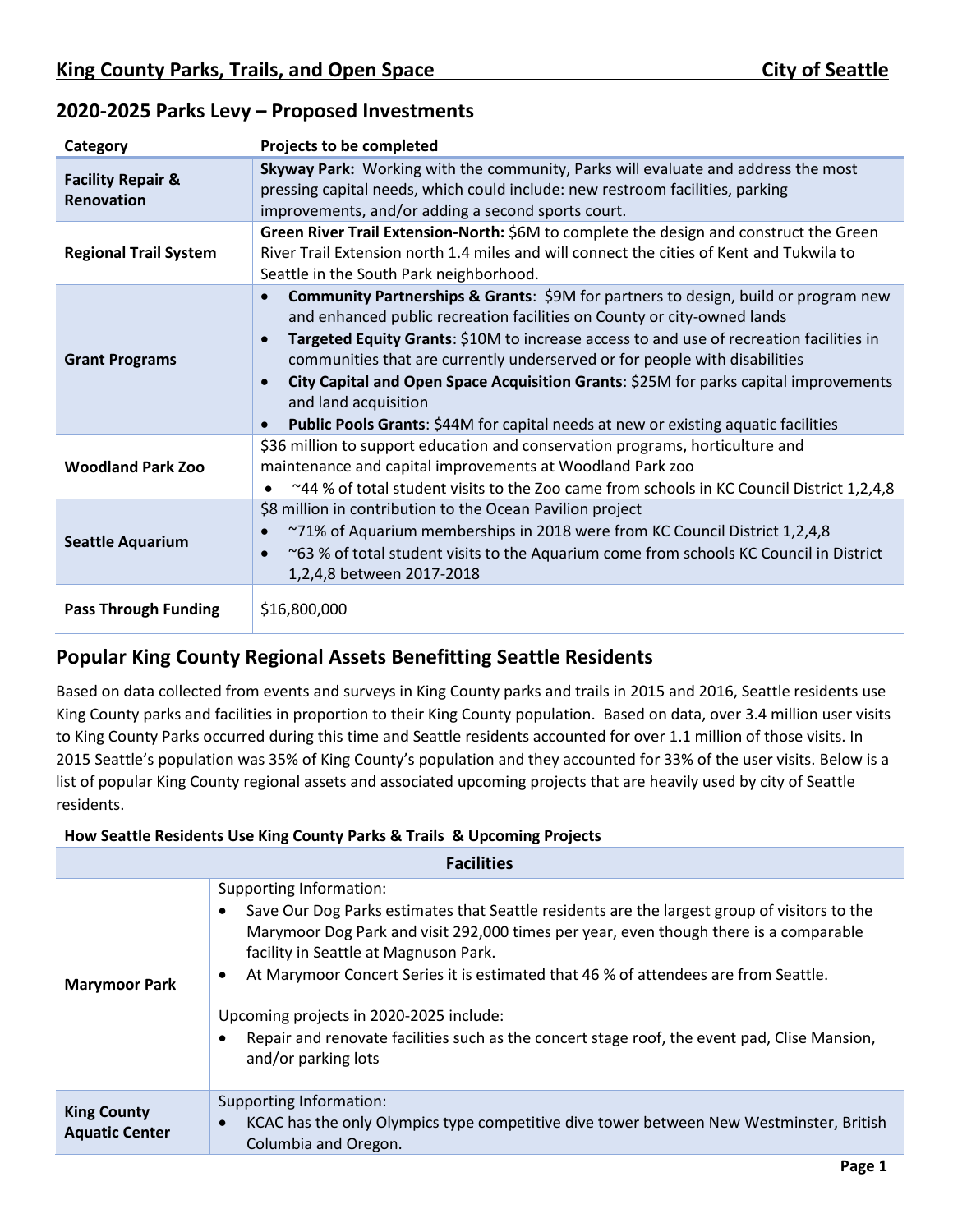| 100% of tower divers from Seattle use a King County facility as their only option.<br>$\bullet$<br>100% of the Seattle residents that participate in aquatic events for the Special Olympics use<br>the KCAC. |
|---------------------------------------------------------------------------------------------------------------------------------------------------------------------------------------------------------------|
| Projects in 2020-2025 include:<br>Replace existing skylights at the aquatic center, which have shown significant deterioration<br>and have exceeded their useful life                                         |
| Repair other emergent needs such as resurfacing the concrete pool deck, and HVAC systems<br>upgrades                                                                                                          |

## **Regional Trails System**

| <b>Burke Gilman Trail</b><br>(BGT)                 | Supporting Information:<br>A 2015-2016 survey showed that 50 % of total uses on the King County portion of the BGT<br>were from Seattle<br>A trail counter on the BGT @ Ballinger Way showed that the total number of bikes and<br>$\bullet$<br>pedestrians using the trail was over 450,000 in 2018; many of these bicyclists and<br>pedestrians are going to and coming from the Seattle area<br>Projects in 2020-2025 include:<br>In the 2008-2013 levy, 2-miles of the King County owned BGT had been redeveloped.<br>Because redevelopment of the trail was recent, the main investments for the BGT during<br>2020-2025 period are surface improvements (pavement spot repairs, overlay, striping,<br>access control) along with safety and landscaping |  |
|----------------------------------------------------|---------------------------------------------------------------------------------------------------------------------------------------------------------------------------------------------------------------------------------------------------------------------------------------------------------------------------------------------------------------------------------------------------------------------------------------------------------------------------------------------------------------------------------------------------------------------------------------------------------------------------------------------------------------------------------------------------------------------------------------------------------------|--|
| <b>Green River Trail</b><br><b>North Extension</b> | <b>Supporting Information:</b><br>A trail counter on the Green River Trail @ Cecil Moses Park showed that the total number of<br>bikes and pedestrians using the trail was over 78,000 in 2017; many of these bicyclists and<br>pedestrians are going to and coming from the Seattle area<br>Projects in 2020-2025 include:<br>The Green River Trail North will be extended by completing design and constructing 1.4 miles<br>of trail. This project will close a critical gap in the regional trail network and connect to the<br>Green River Trail, which winds more than 19 miles along the Green River Valley in Kent to<br>the Duwamish Waterway in Tukwila.                                                                                            |  |
| <b>Eastside Rail</b><br><b>Corridor</b>            | Supporting Information:<br>A trail counter on the I-90 bridge trail @ Seattle showed that the total number of bikes and<br>pedestrians using the trail was over 534,000 in 2017; many of these bicyclists and<br>pedestrians are going to and coming from the Seattle area<br>Projects in 2020-2025 include:<br>Under this levy proposal, King County will construct several portions of the ERC connecting<br>Bellevue to Kirkland, Redmond and Woodinville enabling trail users to connect to other<br>portions of the regional trail system such as over the SR-520 and I-90 bridges to Seattle.                                                                                                                                                           |  |
| <b>East Lake</b><br><b>Sammamish Trail</b>         | Projects in 2020-2025 include:<br>Complete the remaining 3.6-mile segment of the East Lake Sammamish Trail from SE 33rd<br>Street to Inglewood Hill Road. This last segment of the East Lake Sammamish Trail is the<br>missing link in the 44-mile long "Locks to Lakes" corridor, linking Seattle to the Eastside and<br>the Cascade Foothills.                                                                                                                                                                                                                                                                                                                                                                                                              |  |
| <b>Open Space/Natural Area Recreation</b>          |                                                                                                                                                                                                                                                                                                                                                                                                                                                                                                                                                                                                                                                                                                                                                               |  |